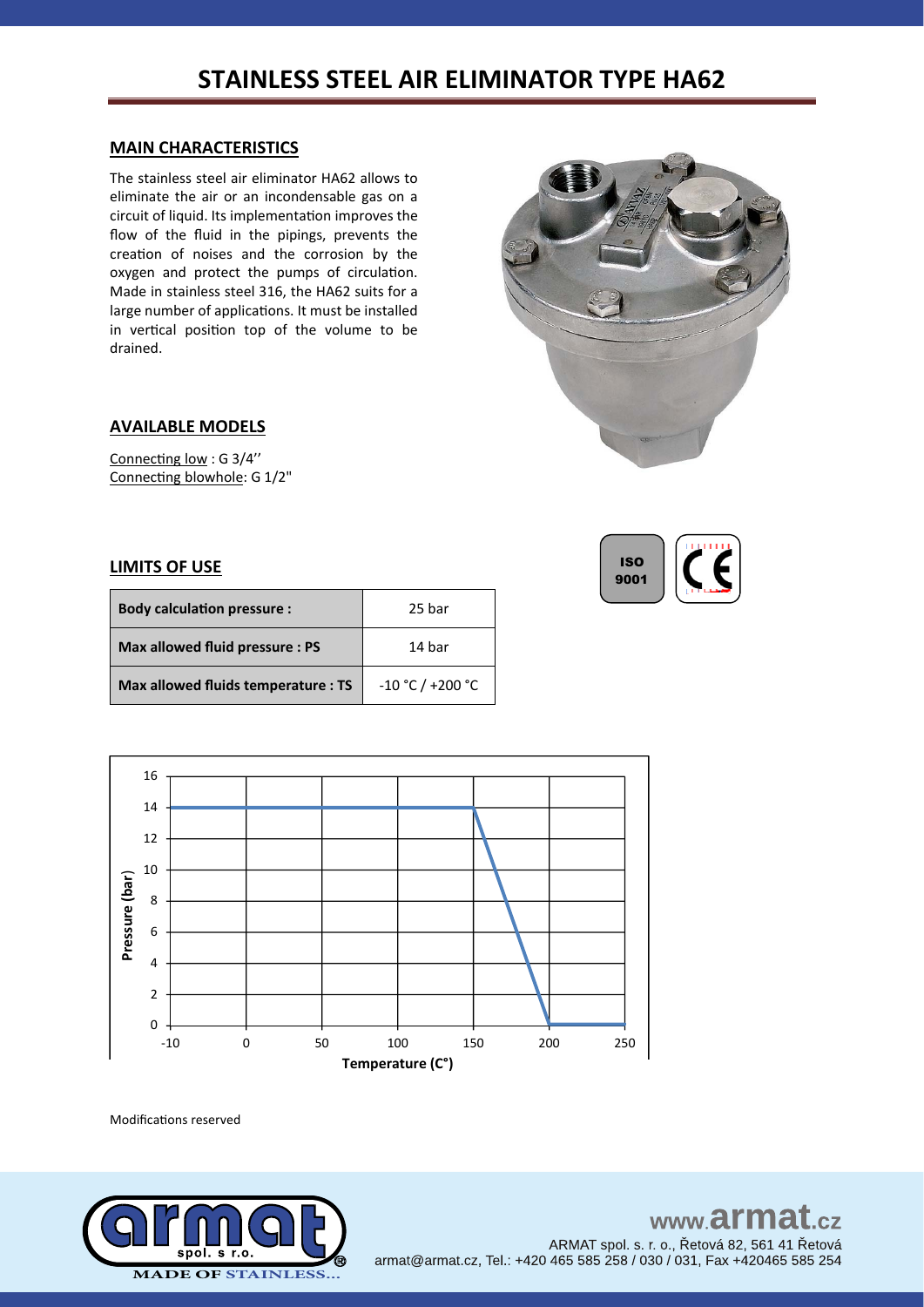# **STAINLESS STEEL AIR ELIMINATOR TYPE HA62**

### **REGULATIONS AND STANDARDS OF CONSTRUCTION**

| Item                               | <b>Standard</b>                      |
|------------------------------------|--------------------------------------|
| Pressure equipment directive 97/23 | $ G 1/2"$ - G 3/4" : A3 § 3 excluded |
| Stainless steel materials          | EN 1503-1                            |
| <b>BSP thread</b>                  | <b>ISO 228</b>                       |

## **DIMENSIONS (mm) AND WEIGHT (kg)**

| <b>DN</b> |     |     | Weight (Kg) |
|-----------|-----|-----|-------------|
| 3/4"      | ר ר | 134 | 2,8         |



### **CONSTRUCTION**

| N°           | <b>Item</b> | <b>Material</b>          |
|--------------|-------------|--------------------------|
| 1            | Plug        | Stainless steel AISI 304 |
| $\mathbf{2}$ | Cover       | Stainless steel 1.4408   |
| 3            | Gasket      | Graphite                 |
| 4            | Body        | Stainless steel 1.4408   |
| 5.           | Float       | Stainless steel 316      |
| 6            | Seat        | Stainless steel AISI 304 |
| 7            | Lever       | Stainless steel AISI 304 |
| 8            | Disk gasket | <b>FPM</b>               |



Modifications reserved



# www.armat.cz ARMAT spol. s. r. o., Řetová 82, 561 41 Řetová<br>armat@armat.cz, Tel.: +420 465 585 258 / 030 / 031, Fax +420465 585 254